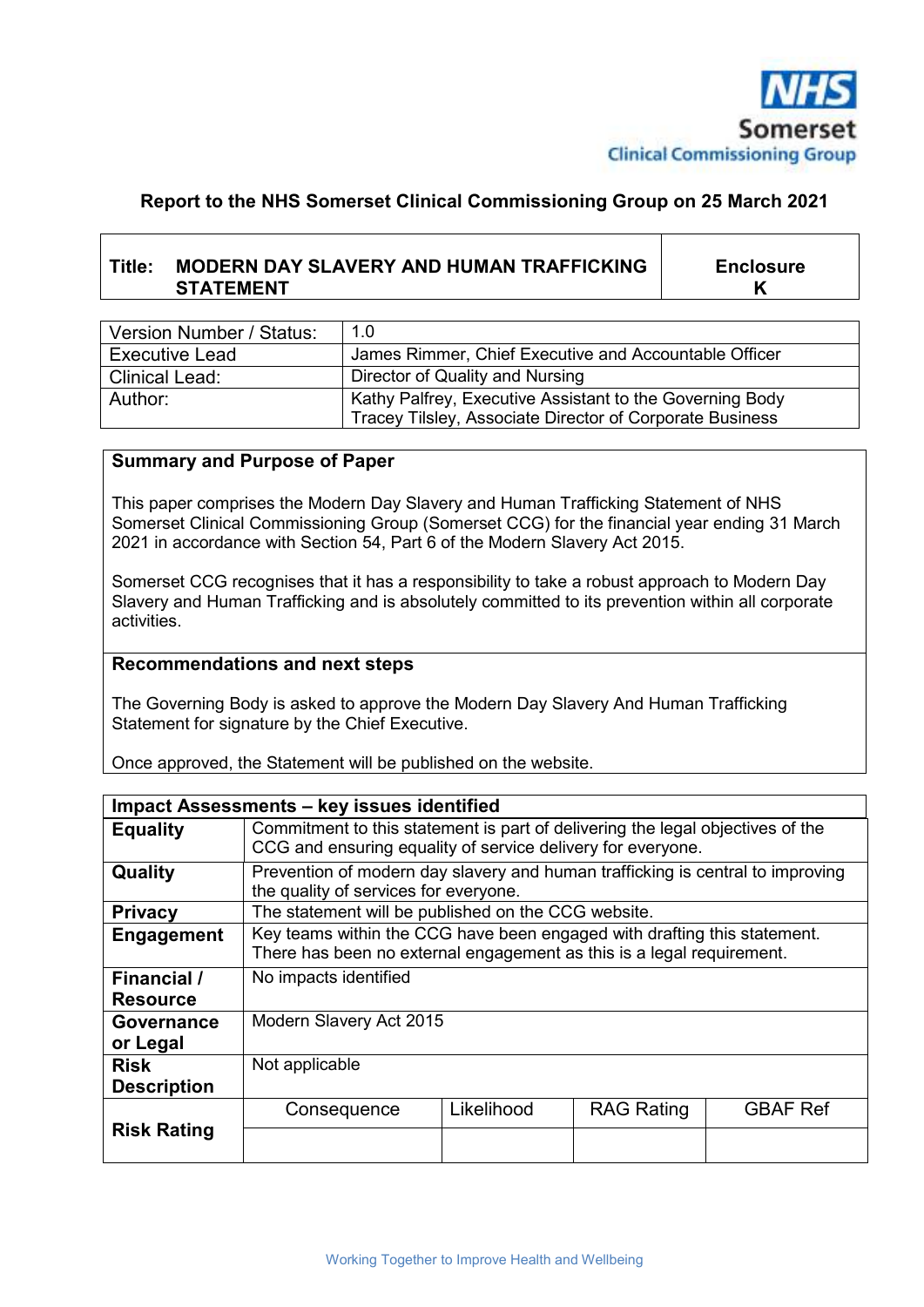

## **NHS SOMERSET CLINICAL COMMISSIONING GROUP'S RESPONSE TO THE REQUIREMENTS OF THE MODERN SLAVERY ACT 2015**

## **1 INTRODUCTION**

- 1.1 This paper comprises the Modern Day Slavery and Human Trafficking Statement of NHS Somerset Clinical Commissioning Group (Somerset CCG) for the financial year ending 31 March 2021 in accordance with **Section 54, Part 6** of the **Modern Slavery Act 2015.**
- 1.2 Somerset CCG recognises that it has a responsibility to take a robust approach to Modern Day Slavery and Human Trafficking and is absolutely committed to its prevention within all corporate activities.

#### 2 **DEFINITION OF OFFENCES**

#### **Modern Day Slavery, Servitude, Forced or Compulsory Labour**

- 2.1 A person commits an offence if:
	- i) the person holds another person in slavery or servitude and the circumstances are such that the person knows or ought to know that the other person is held in slavery or servitude

Or

 ii) the person requires another person to perform forced or compulsory labour and the circumstances are such that the person knows or ought to know that the other person is being required to perform forced or compulsory labour

#### **Human Trafficking**

- 2.2 A person commits an offence if the person arranges or facilitates the travel of another person (victim) with a view to the victim being exploited.
- 2.2 It is irrelevant whether the victim consents to travel and whether or not the victim is an adult or a child.

#### **Exploitation**

- 2.3 A person is exploited if one or more of the following issues are identified in relation to the victim:
	- i) slavery, servitude, forced or compulsory labour
	- ii) sexual exploitation
	- iii) removal of organs
	- iv) securing services by force, threats and deception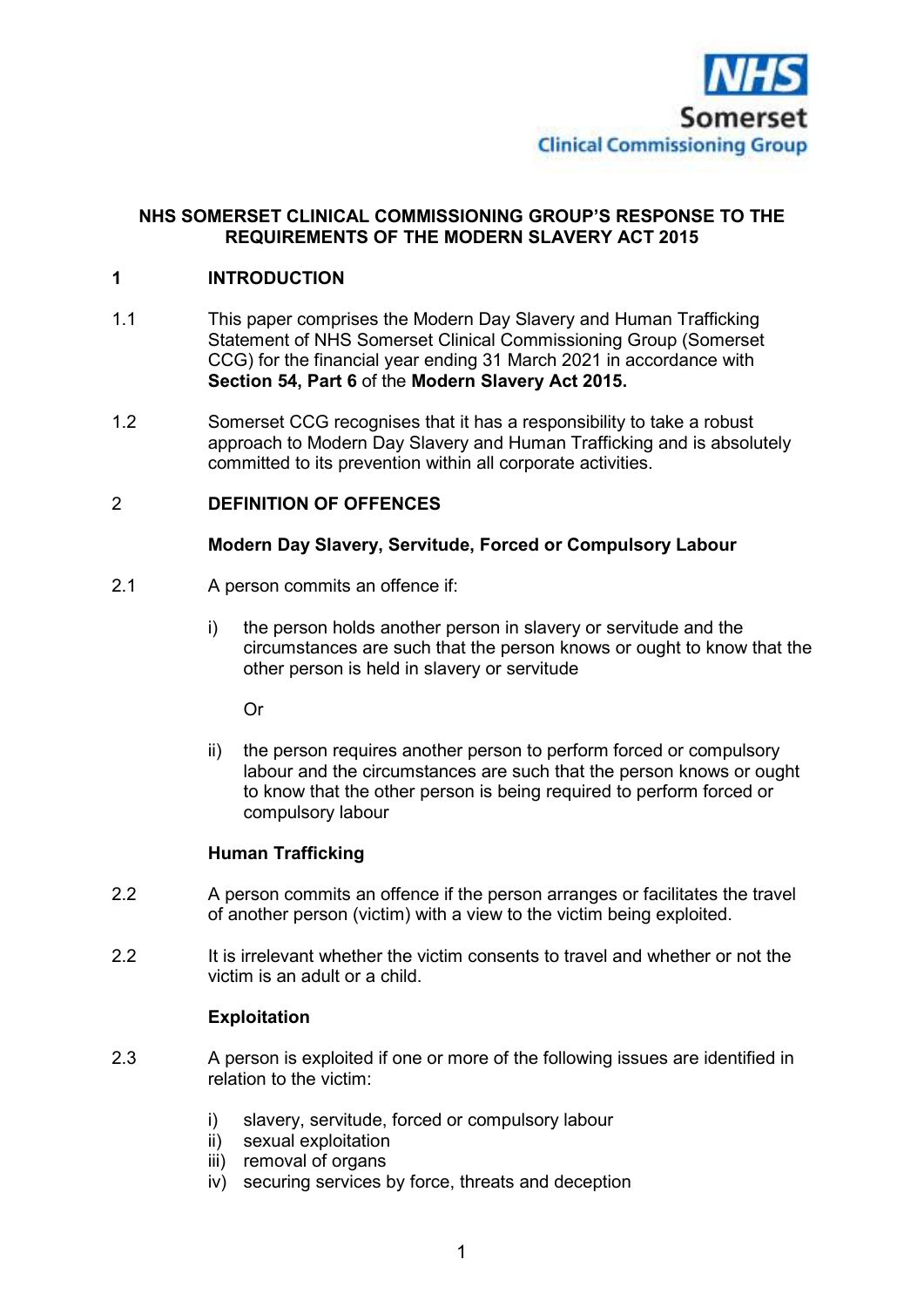## **3 ORGANISATIONAL GOVERNANCE STRUCTURE AND BUSINESS**

- 3.1 The Governing Body is supported by the following committees:
	- **•** Audit Committee
	- Remuneration Committee
	- Primary Care Commissioning Committee
	- Clinical Executive Committee
	- Patient Safety and Quality Assurance Committee
	- Finance and Performance Committee
- 3.2 The Chief Executive/Accountable Officer and the Director of Quality and Nursing are both members of the Governing Body.
- 3.3 Matters of Safeguarding are brought to the Patient Safety and Quality Assurance Committee and are reported to the Governing Body on an exceptional basis. The Director of Quality and Nursing is a member of the Patient Safety and Quality Assurance Committee.
- 3.4 Somerset CCG has a clear line of accountability for safeguarding: An Accountable Officer and Executive Lead for Safeguarding are in place, and responsibility for Safeguarding Children and Adults at risk is within the portfolio of the Director of Quality and Nursing.
- 3.5 The Designated and Deputy Designated Nurses for Safeguarding Children, the Designated and Deputy Designated Nurses for Safeguarding Adults, and the Clinical Lead/Named GP for Safeguarding Children & Adults, are an integral part of CCG activity.
- 3.6 Somerset CCG also works closely with Somerset County Council and the Safer Somerset Partnership Board and its key agencies on matters of safeguarding, including Modern Slavery and Human Trafficking.

## **4 PROCUREMENT AND SUPPLY CHAINS**

- 4.1 In addition to our commitment to ensure that there is due diligence in relation to Modern Slavery and our procurement and supply chains, the CCG also recognises that it is a partner in the multi agency activity to prevent people being exploited and the response to any incidence of modern slavery in the CCG area. Somerset CCG recognises safeguarding as a high priority for the organisation. To achieve this, we ensure we have arrangements in place to provide strong leadership, vision and direction for safeguarding. We make sure we have clear, accessible policies and procedures in line with relevant legislation, statutory guidance and best practice.
- 4.2 Somerset CCG ensures that organisations commissioned to provide services have appropriate systems that safeguard children in line with section 11 of the Children Act (2004), and adults in line with The Care Act (2014), who may be experiencing abuse and exploitation as set out in the above legislation and The Modern Slavery Act (2015).
- 4.3 The CCG's Procurement Policy and Principles will be kept up to date to include a commitment to the CCG's obligations under the Act and also the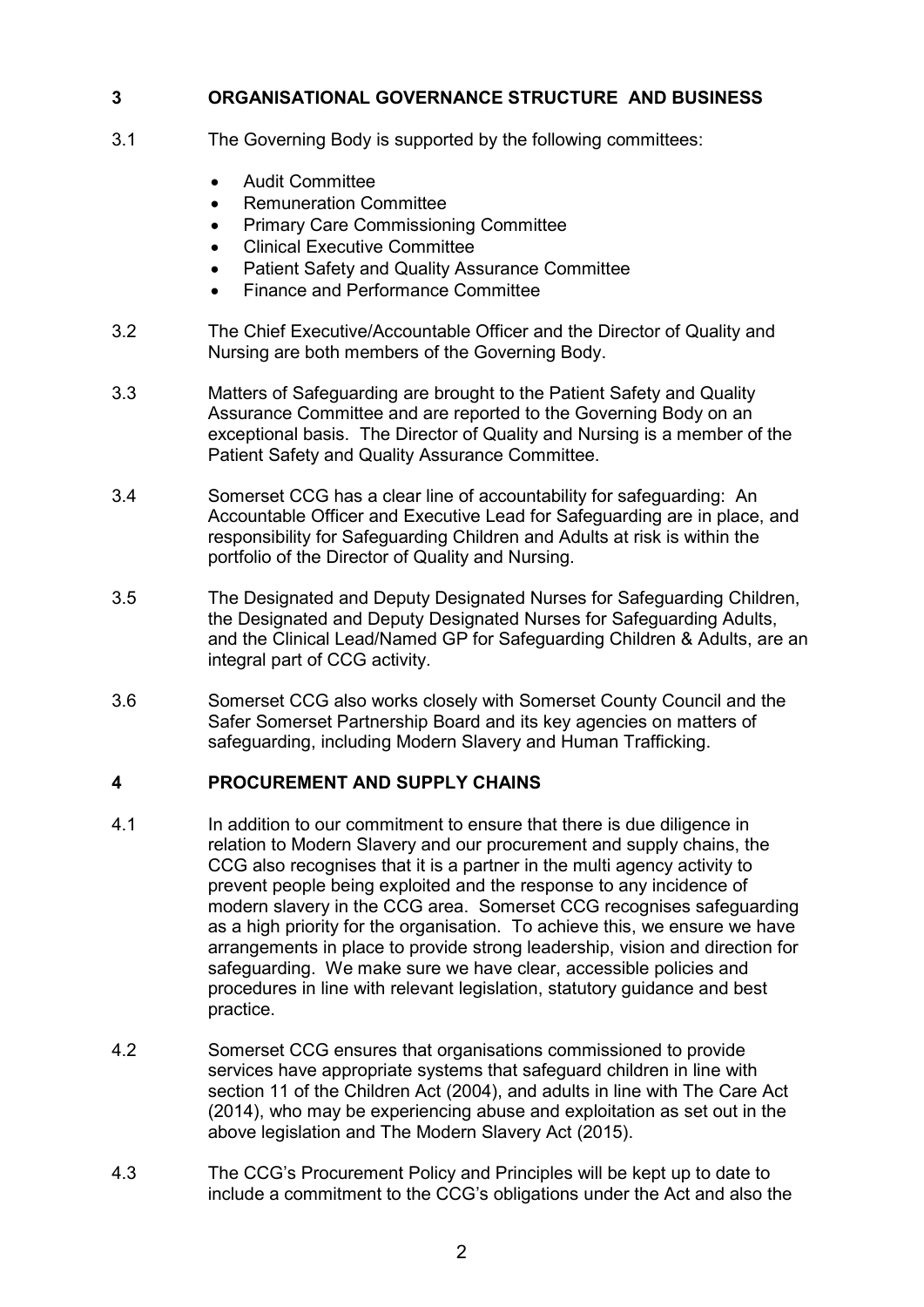action it intends to take in its procurement processes.

- 4.4 The CCG's contractual agreements (Standard NHS Contract) contain an obligation within clause SC1.2.2 for providers of services to *"perform all of its obligations under the Contract in accordance with"*
	- *1.1.1 the terms of this Contract; and*
	- *1.1.2 the Law; and*
	- *1.1.3 good practice*
- 4.5 In addition, under SC32 Safety and Safeguarding, there is a requirement upon all of our providers to have in place programmes for safeguarding and to co-operate with the Commissioner in pursuance of these.
- 4.6 The South, Central and West Commissioning Support Unit (SCW CSU), which supports Somerset CCG in its procurement activity, have confirmed their procurement approach, which includes a provision of compliance under the Modern Slavery Act 2015.
- 4.7 As part of the SCW CSU procurement document, a Selection Questionnaire is used for the majority of procurements. Within Section 7 specific questions (see below) relating to the Modern Slavery Act are asked for in scope organisations. In line with the Modern Slavery Act 2015, in scope organisations are those with an annual turnover of £36 million or more per annum.

#### **Section 7 Modern Slavery Act 2015: Requirements under Modern Slavery Act 2015**

- **7.1** Are you a relevant commercial organisation as defined by section 54 ("Transparency in supply chains etc.") of the Modern Slavery Act 2015 ("the Act")? Yes  $\Box$  N/A  $\Box$
- 7.2 If you have answered yes to question 7.1 are you compliant with the annual reporting requirements contained within Section 54 of the Act 2015?

Yes □ No □ Please provide the relevant URL Please provide an explanation

## **5 THE POLICIES IN RELATION TO SLAVERY AND HUMAN TRAFFICKING**

- 5.1 Human Trafficking and Modern Slavery guidance is included in the CCG's Safeguarding Policies
	- Section 10 of the CCG's Safeguarding Children Policy outlines the organisation's duty and response to modern slavery and human trafficking
	- The Safeguarding Adult multi-agency policy in Somerset features the duty of partners to work together to support adults with care and support needs who can not protect themselves from abuse, neglect and exploitation because of their care and support needs. This includes adults who are being exploited through modern slavery and human trafficking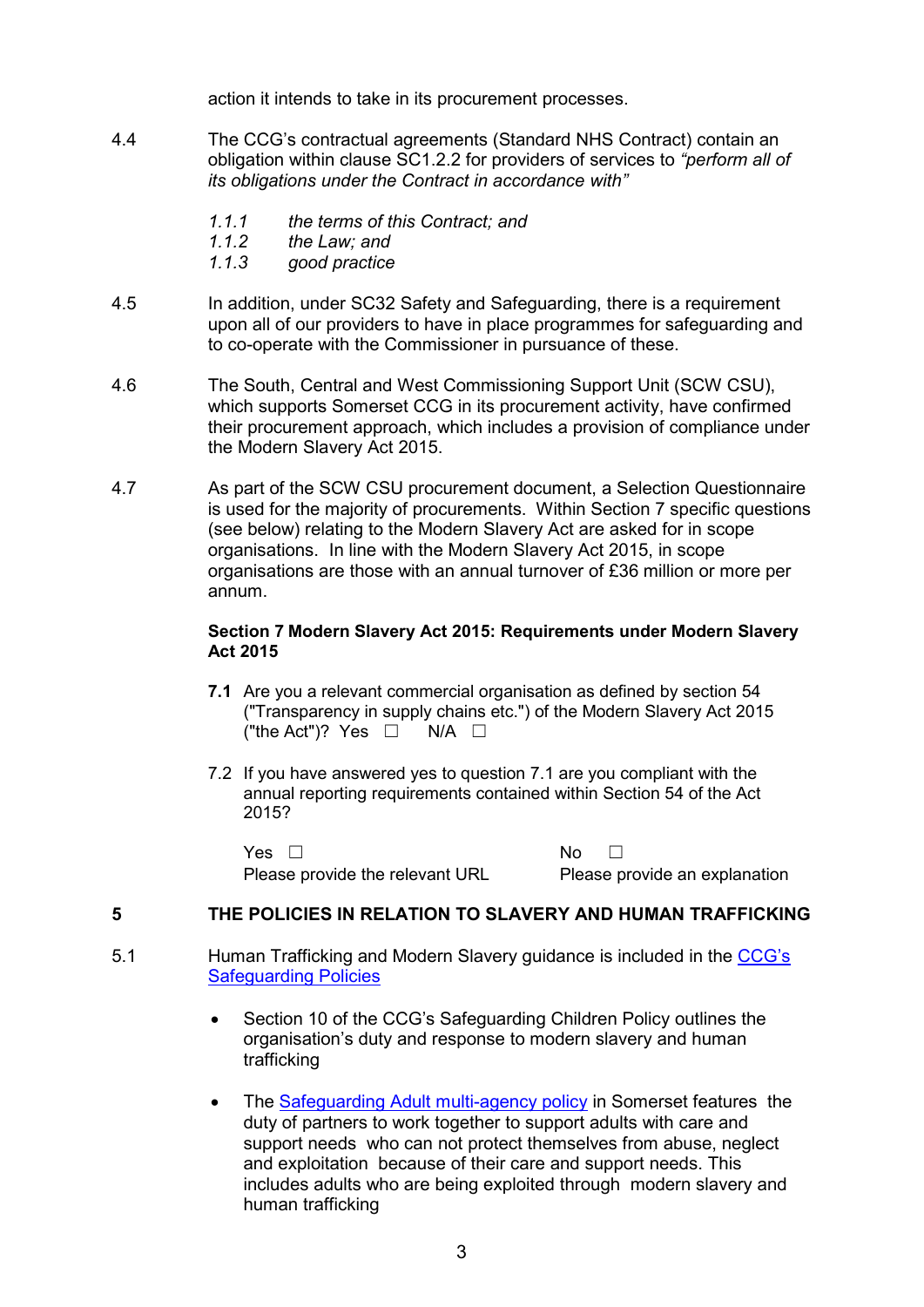5.2 The response to Human Trafficking and Modern Slavery is co-ordinated under the Somerset Safeguarding Children Partnership, Somerset Safeguarding Adult Board and Safer Somerset Partnership processes.

#### **6 THE DUE DILIGENCE PROCESSES IN RELATION TO MODERN SLAVERY AND HUMAN TRAFFICKING IN BUSINESS AND SUPPLY CHAINS**

- 6.1 Somerset CCG is committed to ensuring that there is no Modern Slavery or Human Trafficking in our supply chains or in any part of our business.
- 6.2 Somerset CCG adheres to the National NHS Employment Checks/Standards. This includes employees' UK address, right to work in the UK and suitable references.
- 6.3 Somerset CCG has in place systems to encourage the reporting of concerns and the protection of whistle-blowers. Where possible, we build longstanding relationships with our Providers and make clear our expectations of business behaviour. With regard to national or international supply chains, we expect these entities to have suitable anti-slavery and human trafficking policies and processes in place.

## **7 THE PARTS OF THE CCG'S BUSINESS AND SUPPLY CHAINS, WHERE THERE IS A RISK OF MODERN SLAVERY AND HUMAN TRAFFICKING TAKING PLACE, AND THE STEPS THE CCG HAS TAKEN TO ASSESS AND MANAGE THAT RISK**

- 7.1 Somerset CCG is committed to social and environmental responsibility and has zero tolerance for Modern Slavery and Human Trafficking. Any identified concerns regarding Modern Slavery and Human Trafficking would be escalated as part of the organisational safeguarding process and in conjunction with partner agencies, such as the Local Authority and Police.
- 7.2 The NHS supply and procurement chain ensures that providers have measures in place to tackle modern slavery and human trafficking as part of being accepted as a trusted partner.
- **8 THE EFFECTIVENESS IN ENSURING THAT MODERN SLAVERY AND HUMAN TRAFFICKING IS NOT TAKING PLACE IN ITS BUSINESS OR SUPPLY CHAINS, MEASURED AGAINST SUCH PERFORMANCE INDICATORS AS IT CONSIDERS APPROPRIATE**
- 8.1 Somerset CCG aims to be as effective as possible in ensuring that Modern Slavery and Human Trafficking is not taking place in any part of our business or supply chains:
	- i) Liaison with Safeguarding Leads within Provider services and Somerset County Council to identify safeguarding referrals pertaining to modern slavery and the outcomes of investigations undertaken.
	- ii) NHS employment checks and payroll systems (ie. people brought into the country illegally will not have a National Insurance number).